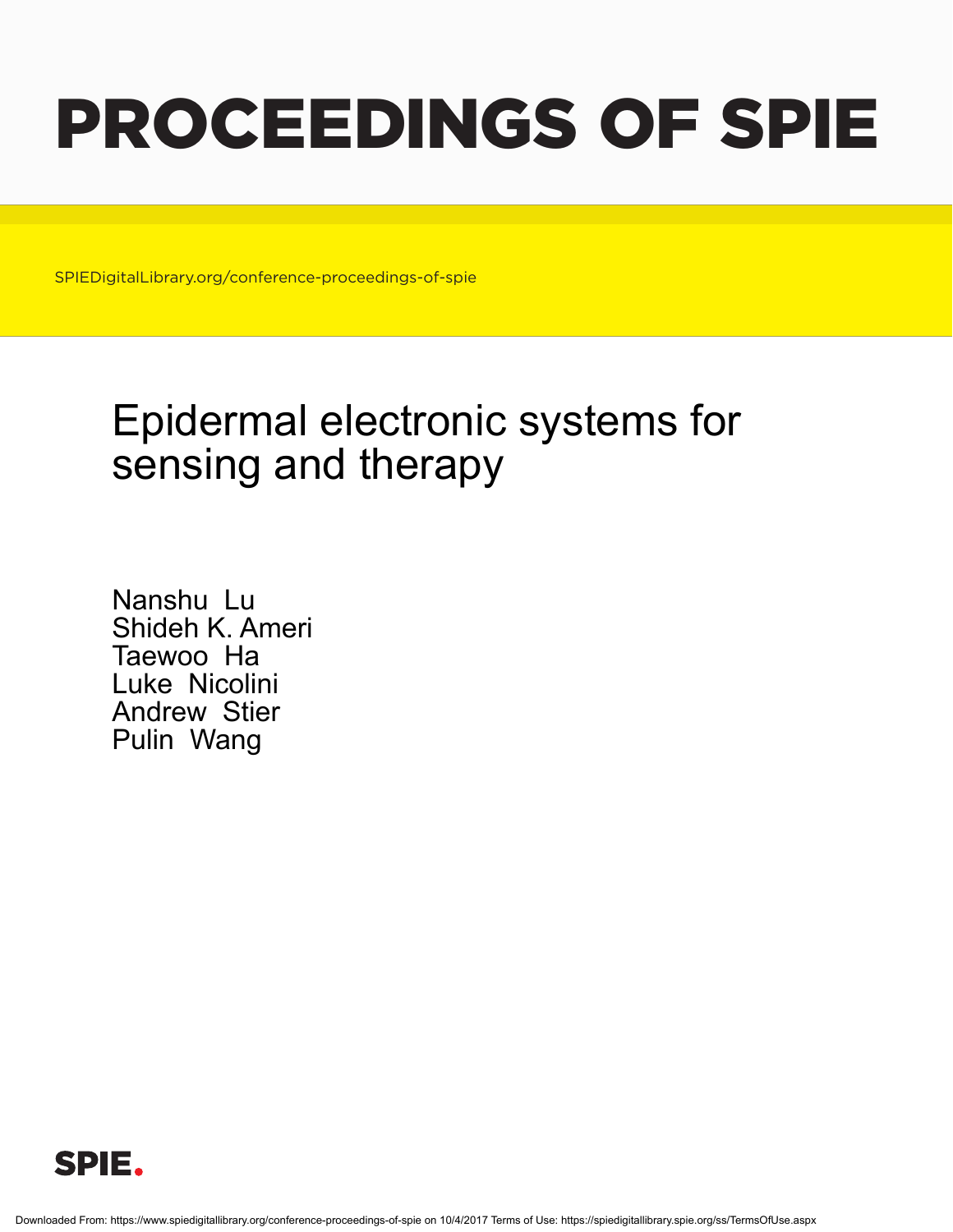### **Epidermal electronic systems for sensing and therapy**

Nanshu Lu<sup>\*abcd</sup>, Shideh K. Ameri<sup>a</sup>, Taewoo Ha<sup>a</sup>, Luke Nicolini<sup>b</sup>, Andrew Stier<sup>c</sup>, Pulin Wang<sup>d</sup> <sup>a</sup>Department of Electrical and Computer Engineering, Center for Mechanics of Solids, Structures and Materials, <sup>b</sup>Texas Materials Institute, <sup>c</sup>Department of Biomedical Engineering, University of Texas at Austin, <sup>d</sup>Department of Aerospace Engineering and Engineering Mechanics, Austin TX 78712, USA.

#### **ABSTRACT**

Epidermal electronic system is a class of hair thin, skin soft, stretchable sensors and electronics capable of continuous and long-term physiological sensing and clinical therapy when applied on human skin. The high cost of manpower, materials, and photolithographic facilities associated with its manufacture limit the availability of disposable epidermal electronics. We have invented a cost and time effective, completely dry, benchtop "cut-and-paste" method for the green, freeform and portable manufacture of epidermal electronics within minutes. We have applied the "cut-and-paste" method to manufacture epidermal electrodes, hydration and temperature sensors, conformable power-efficient heaters, as well as cuffless continuous blood pressure monitors out of metal thin films, two-dimensional (2D) materials, and piezoelectric polymer sheets. For demonstration purpose, we will discuss three examples of "cut-and-pasted" epidermal electronic systems in this paper. The first will be submicron thick, transparent epidermal graphene electrodes that can be directly transferred to human skin like a temporary transfer tattoo and can measure electrocardiogram (ECG) with signalto-noise ratio and motion artifacts on par with conventional gel electrodes. The second will be a chest patch which houses both electrodes and pressure sensors for the synchronous measurements of ECG and seismocardiogram (SCG) such that beat-to-beat blood pressure can be inferred from the time interval between the R peak of the ECG and the AC peak of the SCG. The last example will be a highly conformable, low power consumption epidermal heater for thermal therapy.

**Keywords**: wearable electronics, epidermal electronics, electronic tattoo, freeform manufacture, physiological sensor

#### **1. INTRODUCTION**

Our body is radiating data about ourselves continuously and individually. Wearable devices that can pick up and transmit signals from the human body are poised to transform mobile health (mHealth) and human-machine interface (HMI), which prompted the Forbes Magazine to name 2014 as the year of wearable technology [1]. However, since wafer-based integrated circuits are planar, rigid, and brittle, state-of-the-art wearable devices are mostly in the form factors of "chips on tapes" or "bricks on straps", which are unable to maintain intimate and prolonged contact with the curved, soft, and dynamic human body for long-term, high-fidelity physiological signal monitoring [2].

Recent advancements in flexible and stretchable electronics have provided viable solutions to bio-mimetic electronic skins [3-5] and bio-integrated electronics [6, 7]. Specifically, designing intrinsically stiff thin film materials into serpentineshaped ribbons offered significantly improved stretchability and compliance for inorganic electronic materials [8, 9]. Among many breakthroughs, epidermal electronic systems (EES) represents a paradigm-shifting wearable device whose thickness, mechanical stiffness, and mass density can match that of human epidermis [10]. As a result, the EES can conform to human skin like a temporary transfer tattoo and deform with the skin without detachment or fracture. The EES was first developed to monitor electrophysiological signals [10], and thereafter skin temperature [11, 12], skin hydration [13-15], sweat [16, 17], and even movement disorders [18]. Moreover, near field communication (NFC) antenna based on EES technology has also been reported [15, 17, 19].

\*nanshulu@utexas.edu; phone 512-471-4208; fax 512-471-3788; https://lu.ae.utexas.edu/

Nanosensors, Biosensors, Info-Tech Sensors and 3D Systems 2017, edited by Vijay K. Varadan, Proc. of SPIE Vol. 10167, 101670J · © 2017 SPIE · CCC code: 0277-786X/17/\$18 doi: 10.1117/12.2261755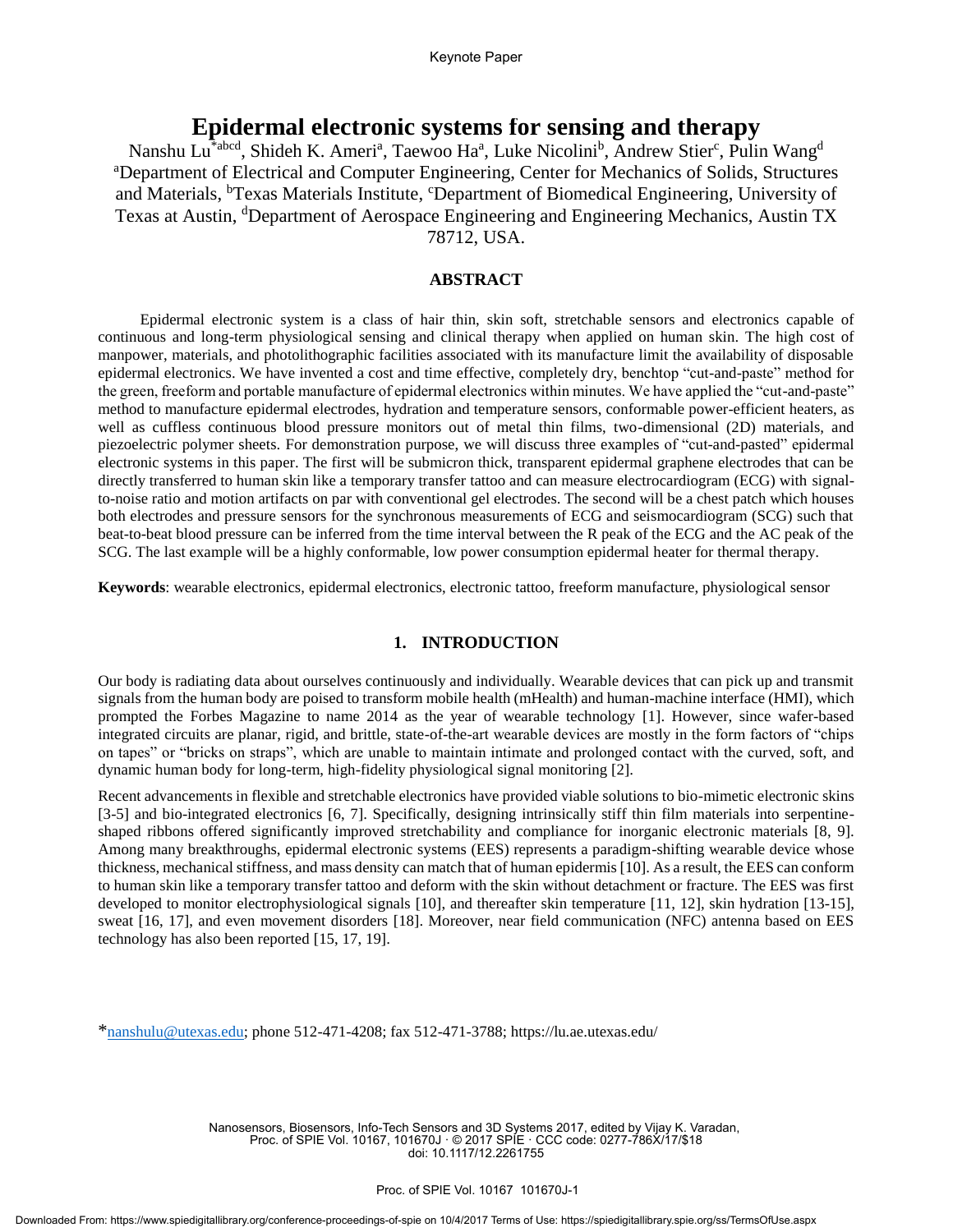The thinness and softness of EES, however, lead to collapsing and crumpling after it is peeled off human skin, making its use as a disposable electronic tattoo ideal. As a result, the success of EES hinges on the realization of low cost, high throughput manufacture. Current EES manufacture relies on standard microelectronics fabrication processes including vacuum deposition of films, spin coating, photolithography, wet and dry etching, as well as transfer-printing [10, 15, 19]. Although it has been proved effective, there are several limitations associated with such process. First, a rigid handle wafer has to be used for photolithography, making it incompatible with roll-to-roll process. Second, the high cost associated with cleanroom facilities, photo masks, photolithography chemicals, and manpower prevents EES from being inexpensive and disposable. Third, high vacuum film deposition is time consuming and hence impractical for thick films. Finally, the EES size is limited to the size of the handle wafer, which is limited by the smallest vacuum chamber throughout the process.

The "cut-and-paste" process [20] we invented offers a very simple and immediate solution to all abovementioned challenges. Instead of doing high vacuum metal deposition, thin metalized polymer sheets are commercially available. In addition to metal films, monolayer graphene can be retrieved from copper substrate using poly(methyl methacrylate) (PMMA). Instead of using photolithography patterning, a benchtop programmable cutter plotter is used to mechanically carve out the designed patterns on metal, polymer, or graphene sheets, with excess being removed, which is a freeform, subtractive manufacturing process, inverse to the popular method of printed electronics [21]. The cutter plotter can pattern on thin metals and polymers sheet up to 12 inches wide and several feet long, largely exceeding lab-scale wafer sizes. Since the patterns can be carved with the support of thermal release tapes (TRT) or tattoo papers, the patterned films can be directly printed onto medical tapes or even human skin with almost 100% yield. The whole process can be completed on an ordinary bench without any wet process within ten minutes, which allows rapid prototyping. Since no rigid handle wafer is needed throughout the process, the "cut-and-paste" method is intrinsically compatible with roll-to-roll manufacture. To demonstrate the versatility of the "cut-and-paste" method, we will discuss a graphene-based epidermal sensor system (GESS) [22], a piezoelectric-polymer-based epidermal seismocardiogram (SCG) sensor, and a low cost epidermal heater with real time feedback control.

#### **2. METHODS**

A schematic of the freeform "cut-and-paste" process is shown in Figure 1. Since polymer-supported metal films are more stretchable than freestanding metal sheets [23], we always use metalized polymer sheets (e.g. Au/PET) or graphene retrieved with PMMA (Gr/PMMA) as the starting materials. The starting material had to be uniformly laminated on a flexible, temporary support, which can be a single-sided TRT or tattoo paper. The other side of the temporary support was then adhered to a tacky flexible cutting mat, as shown in Figure 1a. The cutting mat was fed into a programmable cutter plotter (Silhouette Cameo, USA). By importing the AutoCAD design into the Silhouette Studio software, the cutter plotter can automatically carve the starting material with serpentine-shaped seams within minutes (Figure 1b). Once seams were formed, the temporary support was gently peeled off from the cutting mat (Figure 1c). Heating the TRT or wet the tattoo paper can weaken their adhesion such that the extraneous areas can be easily peeled off by tweezers (Figure 1d), leaving only the desirable sensors and circuits loosely resting on the support. The patterned devices were then ready to be printed onto a target substrate such as a medical tape or even directly on human skin (Figure 1e), yielding an EES (Figure 1f). Steps illustrated by Figures 1a-e can be repeated for other thin sheets of metals, polymers, and 2D materials. Printing them on the same target substrate with alignment markers can render a multimaterial, multiparametric EES. The first EES manufactured by this method was an all-metal EES that can be applied to measure electrophysiological signals, skin temperature, skin hydration, as well as skin deformation wirelessly via a stretchable antenna [20].

#### **3. RESULTS**

As the thinnest and strongest electrically conductive material [24], graphene is transparent [25], mechanically robust [26], and biocompatible [27]. It has therefore been successfully used in flexible and transparent electrode array for simultaneous electrocorticography (ECoG) recordings and neuroimaging [28, 29], as well as noninvasive measurement of skin impedance, temperature and movement [30]. However, the total thicknesses of these graphene-based sensors are tens or hundreds of microns, which is too large to fully conform to skin. Moreover, while aforementioned graphene biosensors were successfully patterned by photolithography, the process can be costly and time consuming. Therefore, we employed the dry and freeform "cut-and-paste" process [20] to pattern chemical vapor deposited (CVD), large area graphene. Figure 2 displays the graphene-based epidermal sensor system (GESS) manufactured by a "wet-transfer, dry-patterning" process.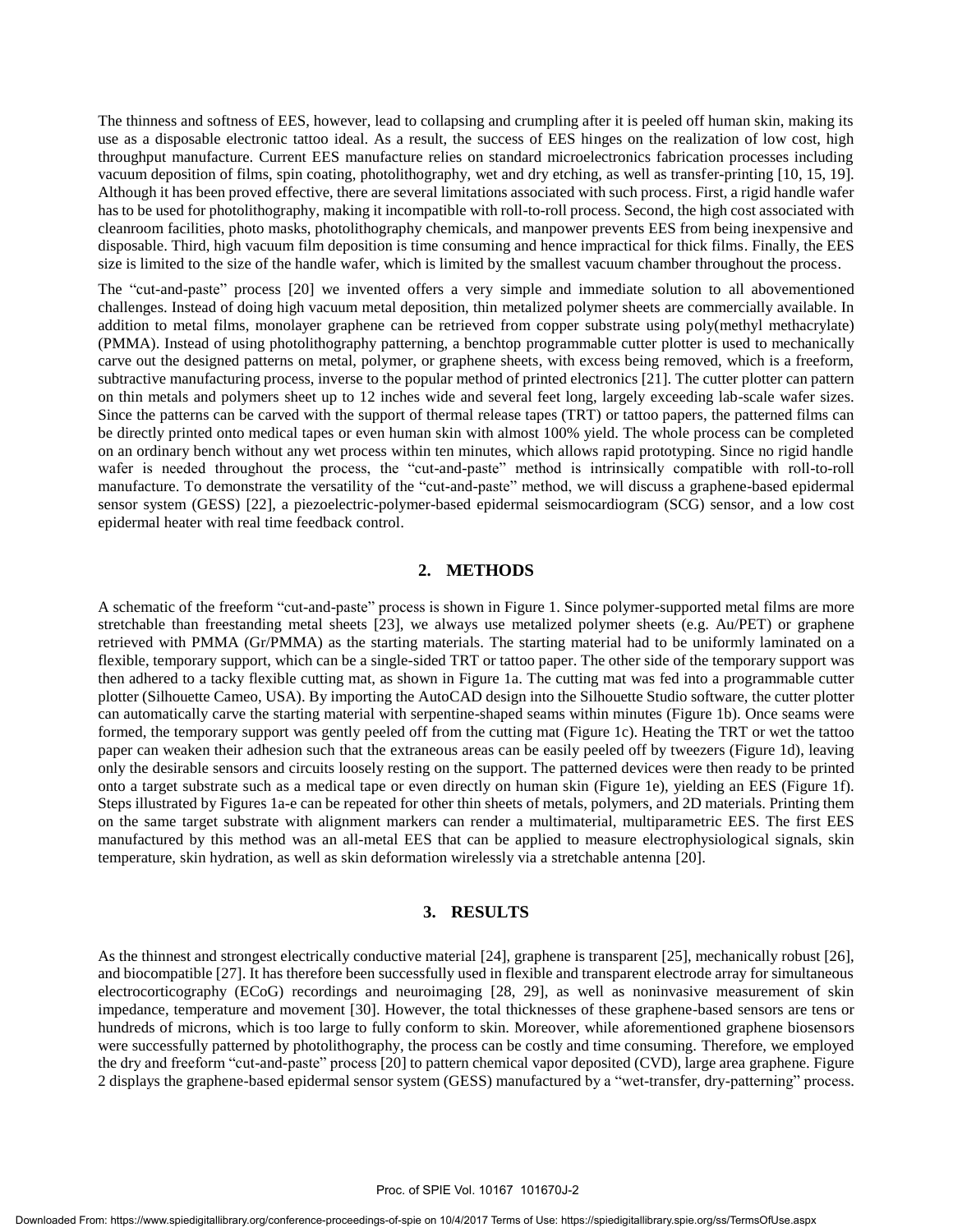"Wet transfer" refers to the copper etching step, which retains the high continuity of the large area graphene grown on copper foil. The "dry patterning" process involves a programmable mechanical cutter plotter to carve out the designed filamentary serpentine shapes on the graphene. Compared with photolithography, the dry patterning process minimizes the chemical contamination of graphene and is significantly more time- and cost-effective. It has a total thickness of  $463 \pm 30$ nm, an optical transparency of ~85%, and a stretchability of more than 40%. The GESS can be directly laminated on human skin just like a temporary tattoo and can fully conform to the microscopic morphology of the surface of skin via just van der Waals interactions with the skin (Figure 2a). The open mesh structure of the GESS makes it fully breathable and its stiffness negligible. Bare GESS is able to stay attached to skin for several hours without fracture or delamination. With liquid bandage coverage, GESS may stay functional on skin up to several days. As a dry electrode, GESS-skin interface impedance is on par with conventional silver/silver-chloride (Ag/AgCl) gel electrodes (Figure 2b), while offering superior comfort, mobility and reliability. GESS has been successfully applied to measure electroencephalogram (EEG) (Figure 2c), electrocardiogram (ECG) (Figure 2d), electromyogram (EMG), skin temperature, and skin hydration. When the subject is moving, dry GESS has demonstrated similar susceptibility to motion as the commercial gel electrodes.



Figure 1. Schematics for the "cut-and-paste" process. (a) Starting material supported by TRT or tattoo paper laminated on the cutting mat. (b) Carving designed seams in the starting material using a programmable cutter plotter. (c) Peeling off the TRT or tattoo paper. (d) Removing extraneous areas. (e) Printing patterned stretchable sensors and circuits on a soft target substrate or directly on human skin. (f) As-fabricated EES.



Figure 2. Graphene-based epidermal sensor system (GESS). (a) Top view of a 463-nm-thick GESS laminated on human skin. It houses a three-electrode graphene-based electrophysiological sensor (GEPS), one graphene-based resistance temperature detector (GRTD), and one graphene-based skin hydration sensor (GSHS) which is based on two of the GEPS electrodes. The magnified view of the red dotted box shows full conformability to skin morphology. (b) Skin-electrode contact impedance simultaneously measured by GSHS (red) and commercial gel electrodes (black). (c) EEG simultaneously measured by GEPS (upper right) and commercial gel electrodes (lower right). (d) ECG simultaneously measured by GEPS (red) and commercial gel electrodes (black).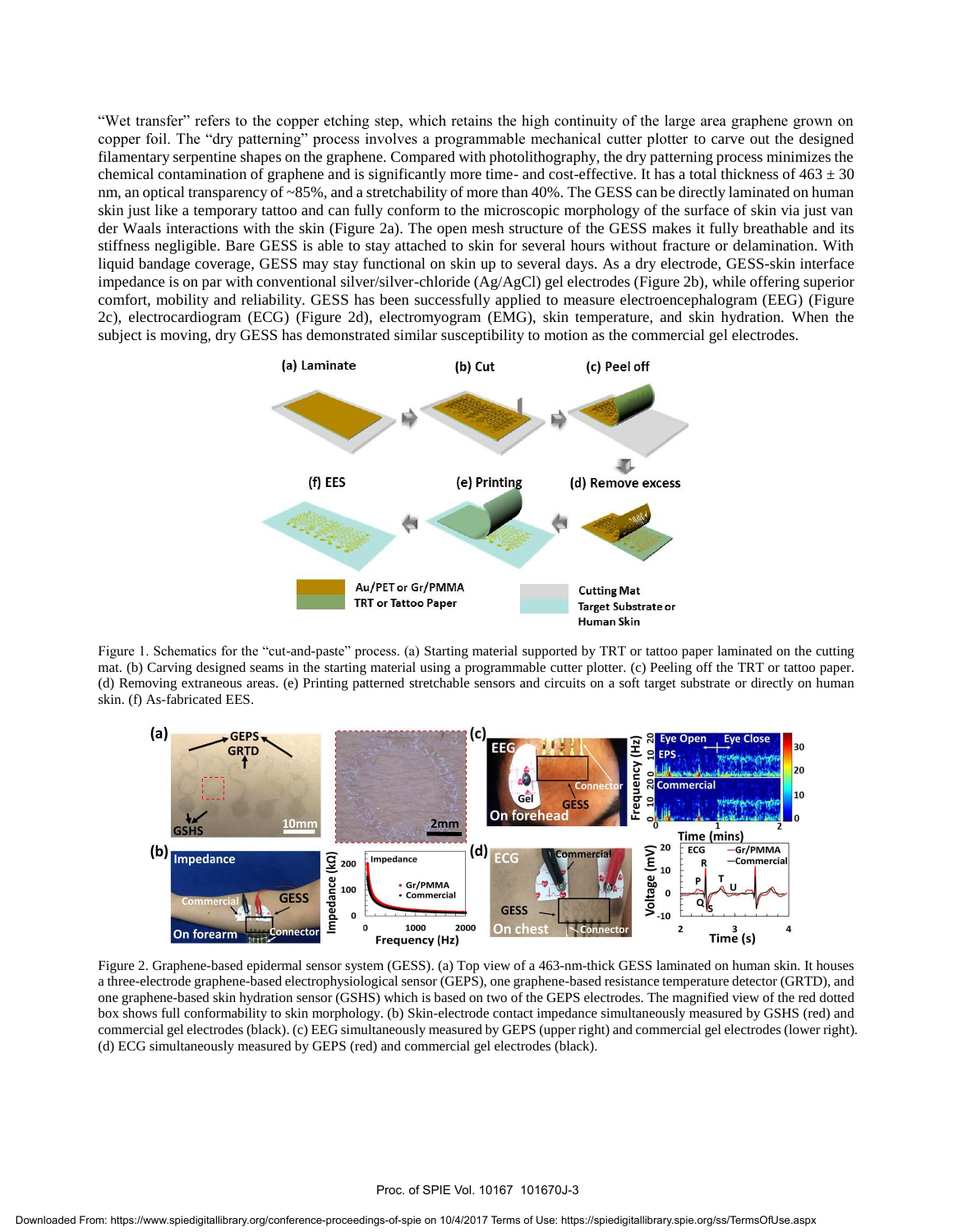In addition to ECG electrodes, on-board mechano-acoustic sensors may afford synchronous and continuous multimodal cardiovascular recordings. Specifically, seismocardiography (SCG) represents chest vibration induced by heartbeat. Stateof-the-art wearable SCG sensors are still based on either commercial rigid accelerometers [31] or stiff piezoelectric membranes [32]. To manufacture epidermal SCG sensors, we applied the "cut-and-paste" method to form serpentineshaped piezoelectric ribbons out of commercially available 28-um-thick sheet of polyvinylidene fluoride (PVDF). Figure 3a displays the integrated Au-based ECG electrodes and PVDF-based SCG sensor on one epidermal sensor system. When subjected to poking, the system can strictly follow skin deformation without mechanical failure or interface delamination, as evidenced in Figure 3b. Synchronous ECG and SCG measurements can be performed through customized data acquisition circuits. For each heartbeat, the time interval between the R peak of the ECG and the AC peak of the SCG represent the overall systole time, which equals to the sum of the isovolumetric contraction time (IVCT) and the left ventricular ejection time (LVET) (Figure 3c). Strong correlations are found between RAC interval and systolic/diastolic blood pressure (Figure 3d). The integrated stretchable E-tattoo capable of synchronous ECG and SCG sensing has demonstrated a potential for non-invasive, beat-to-beat blood pressure tracking as shown in Figure 3e. The BP results measured by the epidermal ECG-SCG system agree well with a commercial SOMNOtouch™ NIBP (non-invasive blood pressure) sensing device.



Figure 3. Integrated epidermal ECG and SCG sensors. (a) Au-based ECG electrodes and PVDF-based SCG sensors on human chest. (b) Tattoo-like behavior of the integrated epidermal ECG-SCG sensor system. (c) Definition of the RAC interval. (d) Correlation between BP and RAC. (d) Continuous BP monitoring on human subject during Valsalva maneuver using epidermal sensor system (red) and commercial SOMNOtouch™ NIBP (black).

The softness and skin-conformability of EES is not only beneficial for high-fidelity sensing, but also critical for the efficacy and safety in therapeutics. For example, wearable tissue heaters can play many important roles in the medical field. To mention a few, heat is commonly used in physical therapy following exercise-induced delayed onset muscle soreness (DOMS) [33, 34]. When hypothermia occurs due to anesthesia[35], applying heat to the palms and soles of a patient with distended blood vessels can re-warm the body's core temperature [36, 37]. State-of-the-art heaters are too bulky, rigid, or difficult to control to be able to maintain long-term wearability and safety. Recently, there has been progress in the development of soft and stretchable heaters that may be attached directly to the skin surface [35, 38-40], but they often use expensive materials or processes and take significant time to fabricate. Moreover, most of them lack on-site temperature feedback control, which is critical for accommodating the dynamic temperatures required for most medical applications. We therefore developed, an epidermal heater that has autonomous proportional–integral–derivative (PID) temperature control. The device comprises a stretchable aluminum resistive heating element (RHE) and a stretchable gold resistance temperature detector (RTD) as fabricated using the "cut-and-paste" method. It can be noninvasively laminated onto human skin and can follow skin deformation during flexure without any delamination (Figures 4a&b). As a result, the temperature uniformity can be maintained under arbitrary skin deformation (Figures 4c&d). The device is able to maintain a target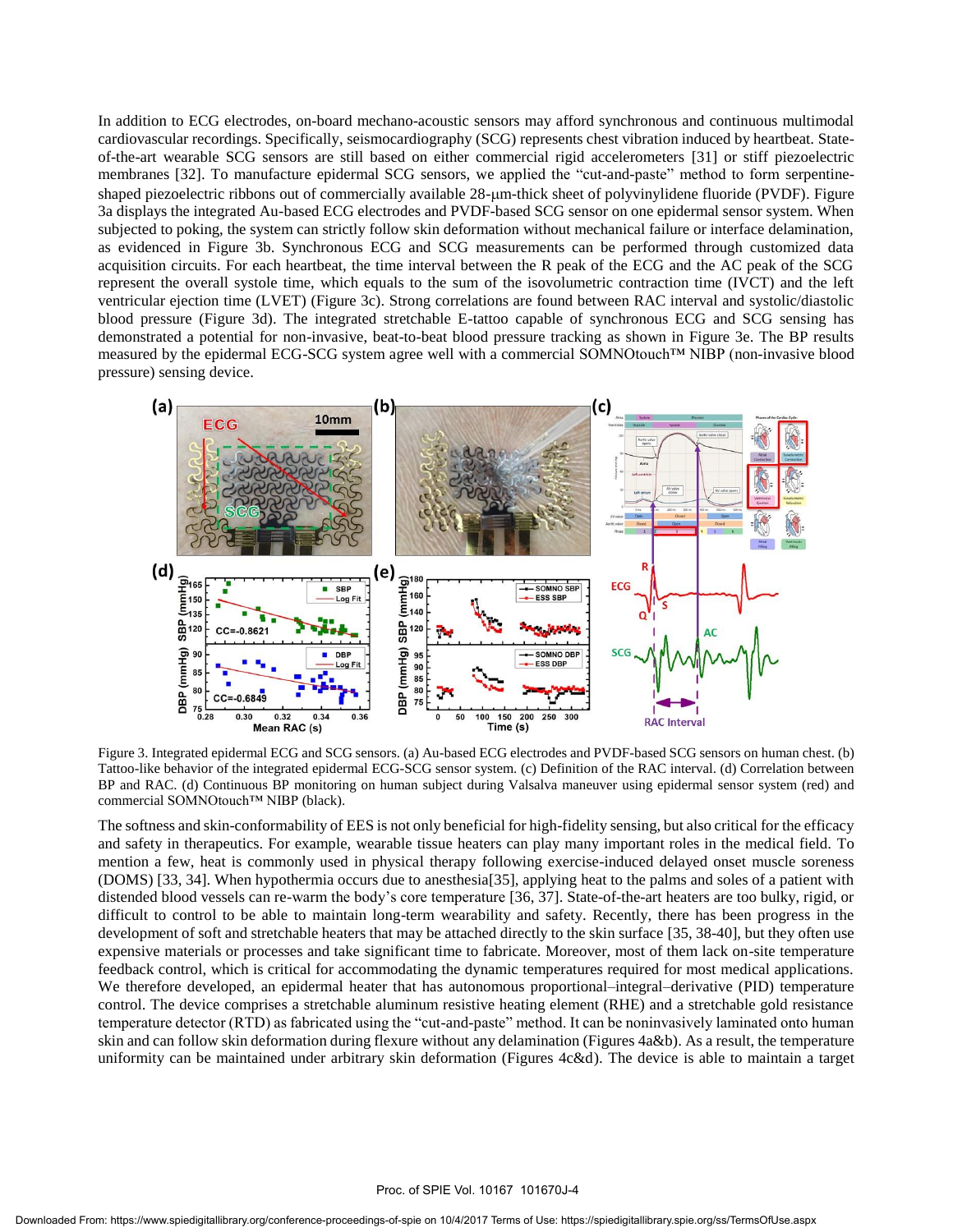temperature typical of medical uses over extended durations of time and to accurately adjust to a new set point in process (Figure 4e).



Figure 4. Skin-conformable and programmable heater. (a) & (b) An epidermal heater with on-board temperature sensor laminated on human palm under open and half-closed condition. (c) & (d) Temperature distribution without and with hand deformation. (e) The heater can heat to target temperature and hold until commanded to reach new target temperature.

#### **4. CONCLUSIONS**

In conclusion, we have demonstrated a versatile, cost- and time-effective method to manufacture multimaterial, disposable EES that can be intimately and unobstructively applied on human skin for sensing and therapeutics. The "cut-and-paste" method enables completely dry, benchtop, freeform, and portable manufacture of ESS within minutes, without using any vacuum facilities or chemicals. The "cut-and-paste" method has proved effective in patterning metal sheets, graphene, and piezoelectric polymer. Submicron-thick GESS has been created as a mechanically and optically imperceptible dry electrode whose performance is on par with clinically used gel electrodes. Besides epidermal electrodes, mechano-acoustic epidermal sensors based on stretchable piezoelectric PVDF serpentines have enabled synchronous ECG and SCG sensing, which can be used to infer beat-to-beat BP. As an example of therapeutic EES, epidermal heaters with real time temperature feedback control has been manufactured and validated under skin deformation. We will continue the development of low cost EES that is capable of wireless power and data transmission. EES will ultimately become a platform capable of closeloop sensing, diagnosis and personalized therapeutics.

#### **ACKNOWLEDGEMENTS**

This work is based upon work supported in part by the National Science Foundation under Grant Nos. ECCS- 1541684 and ECCS-1509767. N.L. is very thankful to the support from the Young Investigator Programs (YIP) of the Office of Naval Research (ONR) under Grant No. N00014-16-1-2044 and the Air Force Office of Scientific Research (AFOSR) under Grant No. FA9550-15-1-0112. N.L. also acknowledges the 3M Non-Tenured Faculty Award. Any opinions, findings and conclusions or recommendations expressed in this material are those of the authors and do not necessarily reflect the views of the sponsors.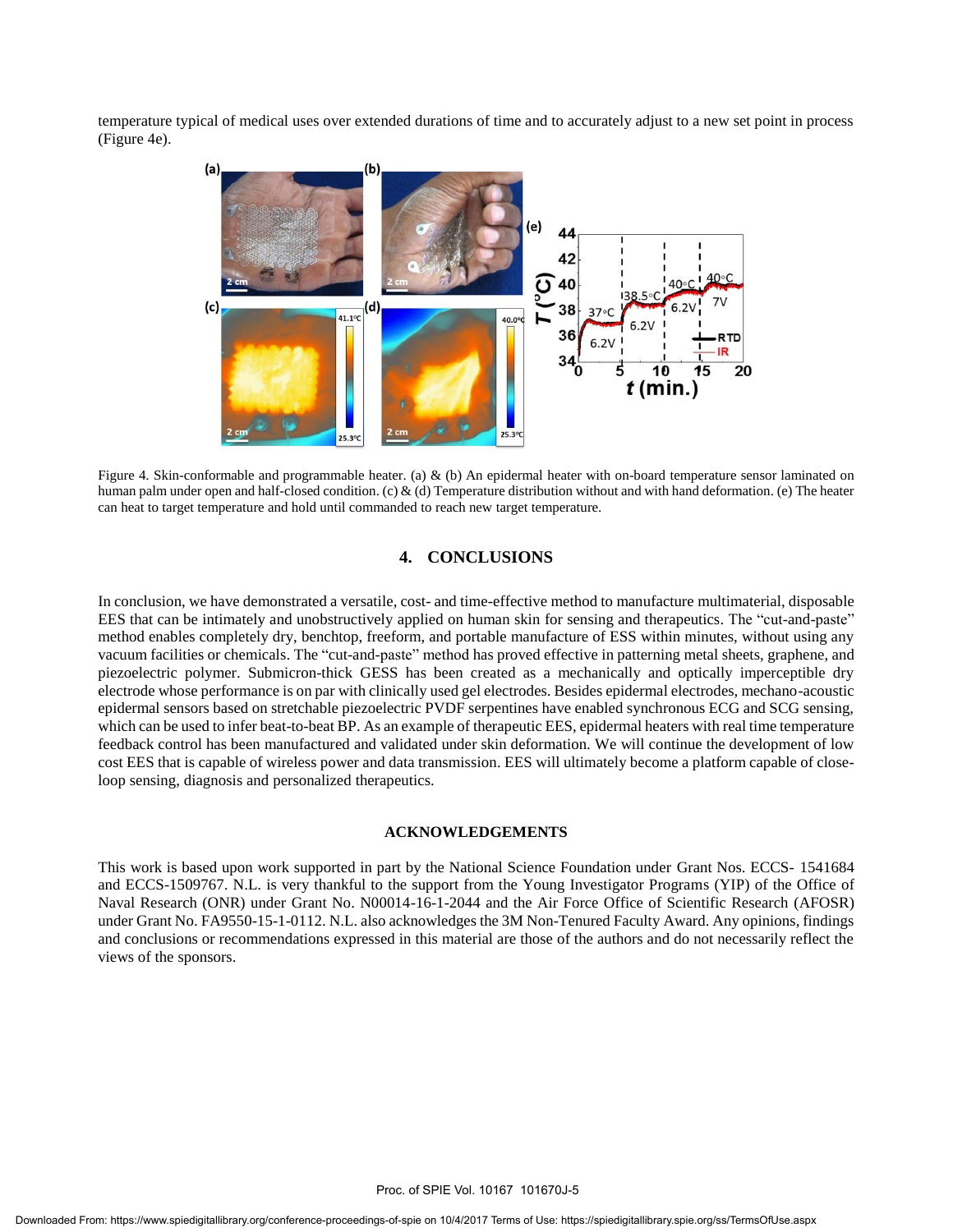#### **REFERENCES**

- [1] N. Bowden, S. Brittain, A. G. Evans et al., "Spontaneous formation of ordered structures in thin films of metals supported on an elastomeric polymer," Nature, 393(6681), 146-149 (1998).
- [2] J. R. Ives, S. M. Mirsattari, and D. Jones, "Miniaturized, on-head, invasive electrode connector integrated EEG data acquisition system," Clinical Neurophysiology, 118(7), 1633-1638 (2007).
- [3] G. Schwartz, B. C. K. Tee, J. G. Mei et al., "Flexible polymer transistors with high pressure sensitivity for application in electronic skin and health monitoring," Nature Communications, 4, (2013).
- [4] S. Gong, W. Schwalb, Y. W. Wang et al., "A wearable and highly sensitive pressure sensor with ultrathin gold nanowires," Nature Communications, 5, (2014).
- [5] S. Gong, D. T. H. Lai, B. Su et al., "Highly Stretchy Black Gold E-Skin Nanopatches as Highly Sensitive Wearable Biomedical Sensors," Advanced Electronic Materials, 1(4), n/a-n/a (2015).
- [6] D. H. Kim, R. Ghaffari, N. S. Lu et al., "Flexible and Stretchable Electronics for Bio-Integrated Devices," Annual Review of Biomedical Engineering, 14, 113-128 (2012).
- [7] W. H. Yeo, R. C. Webb, W. Lee et al., "Bio-integrated electronics and sensor systems," Micro- and Nanotechnology Sensors, Systems, and Applications V, 8725, (2013).
- [8] T. Widlund, S. X. Yang, Y. Y. Hsu et al., "Stretchability and compliance of freestanding serpentine-shaped ribbons," International Journal of Solids and Structures, 51(23-24), 4026-4037 (2014).
- [9] N. S. Lu, and S. X. Yang, "Mechanics for stretchable sensors," Current Opinion in Solid State & Materials Science, 19(3), 149-159 (2015).
- [10] D. H. Kim, N. S. Lu, R. Ma et al., "Epidermal Electronics," Science, 333(6044), 838-843 (2011).
- [11] X. Feng, B. D. Yang, Y. M. Liu et al., "Stretchable Ferroelectric Nanoribbons with Wavy Configurations on Elastomeric Substrates," Acs Nano, 5(4), 3326-3332 (2011).
- [12] Y. Hattori, L. Falgout, W. Lee et al., "Multifunctional Skin-Like Electronics for Quantitative, Clinical Monitoring of Cutaneous Wound Healing," Advanced Healthcare Materials, 3(10), 1597-1607 (2014).
- [13] X. Huang, W. H. Yeo, Y. H. Liu et al., "Epidermal Differential Impedance Sensor for Conformal Skin Hydration Monitoring," Biointerphases, 7(52), 1-9 (2012).
- [14] X. Huang, H. Cheng, K. Chen et al., "Epidermal Impedance Sensing Sheets for Precision Hydration Assessment and Spatial Mapping," Biomedical Engineering, IEEE Transactions on, 60(10), 2848-2857 (2013).
- [15] N. Lu, and D. H. Kim, "Flexible and stretchable electronics paving the way for soft robotics," Soft Robotics, 1, 53-62 (2013).
- [16] A. J. Bandodkar, D. Molinnus, O. Mirza et al., "Epidermal tattoo potentiometric sodium sensors with wireless signal transduction for continuous non-invasive sweat monitoring," Biosensors & Bioelectronics, 54, 603-609 (2014).
- [17] X. Huang, Y. H. Liu, K. L. Chen et al., "Stretchable, Wireless Sensors and Functional Substrates for Epidermal Characterization of Sweat," Small, 10(15), 3083-3090 (2014).
- [18] D. Son, J. Lee, S. Qiao et al., "Multifunctional wearable devices for diagnosis and therapy of movement disorders," Nature Nanotechnology, 9(5), 397-404 (2014).
- [19] J. Kim, A. Banks, H. Cheng et al., "Epidermal Electronics with Advanced Capabilities in Near-Field Communication," Small, n/a-n/a (2014).
- [20] S. Yang, Y. C. Chen, L. Nicolini et al., ""Cut-and-Paste" Manufacture of Multiparametric Epidermal Sensor Systems," Advanced Materials, 27(41), 6423–6430 (2015).
- [21] S. Khan, L. Lorenzelli, and R. S. Dahiya, "Technologies for Printing Sensors and Electronics Over Large Flexible Substrates: A Review," Ieee Sensors Journal, 15(6), 3164-3185 (2015).
- [22] S. K. Ameri, R. Ho, H. Jang et al., [Thinnest Transparent Epidermal Sensor System Based on Graphene], San Francisco, CA(2016).
- [23] N. S. Lu, X. Wang, Z. Suo et al., "Metal films on polymer substrates stretched beyond 50%," Applied Physics Letters, 91(22), 221909 (2007).
- [24] A. K. Geim, "Graphene: Status and Prospects," Science, 324(5934), 1530-1534 (2009).
- [25] R. R. Nair, P. Blake, A. N. Grigorenko et al., "Fine structure constant defines visual transparency of graphene," Science, 320(5881), 1308-1308 (2008).
- [26] C. Lee, X. D. Wei, J. W. Kysar et al., "Measurement of the elastic properties and intrinsic strength of monolayer graphene," Science, 321(5887), 385-388 (2008).
- [27] A. M. Pinto, I. C. Goncalves, and F. D. Magalhaes, "Graphene-based materials biocompatibility: A review," Colloids and Surfaces B-Biointerfaces, 111, 188-202 (2013).